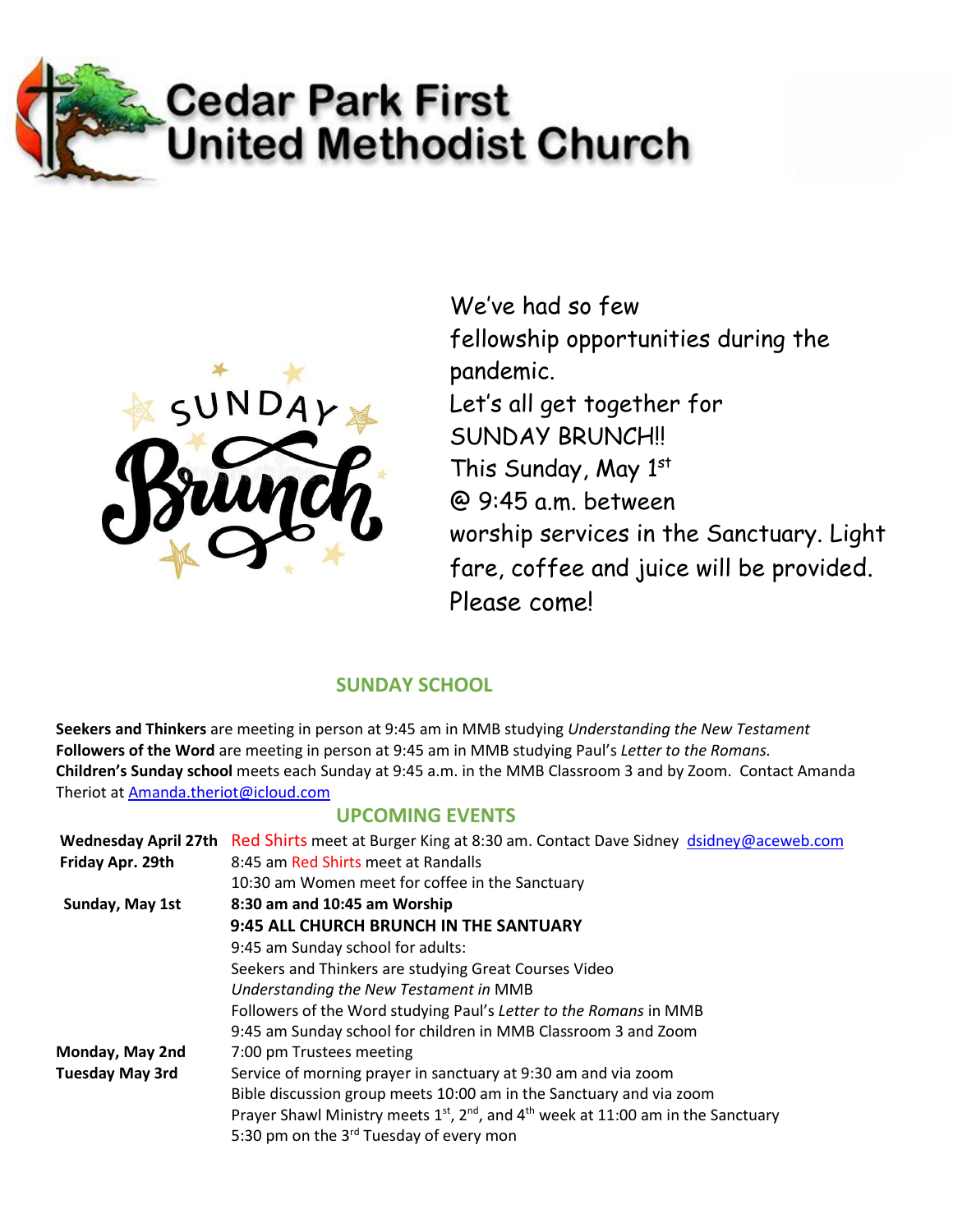

# **Choir**

#### **MAY REHEARSAL**

May 1<sup>st</sup> - after second service May 8<sup>th</sup> - after second service May 29<sup>th</sup> - practice after second service <mark>June 5<sup>th</sup> - sing at second service</mark>

## **HCCM**



**CPFUMC donations to HCCM**  Donations for the 4th week of April

> Food / health care Week 113 pounds YTD 869 pounds

We also had some clothes and other items for the Thrift Store THE FOOD PANTRY NEED JELLY DESPERATELY!!!!!

#### LEANDER NATIONAL DAY OF PRAYER

On Thursday, May 5th, we will celebrate this year's Leander National Day of Prayer. The celebration will be in the Leander Police Department parking lot. The celebration will start at 6:30 AM and last until 8:00 AM. The address is 705 Leander Drive.

HCCM is this year's Community Partner. We are being asked to participate in 3 ways; Pray for the event Spread the word about the event to your friends and neighbors Attend the event There is a poster on the bulletin board in the Narthex. Or you can contact Bob Bowker at [bob927bowker@gmail.com](mailto:bob927bowker@gmail.com)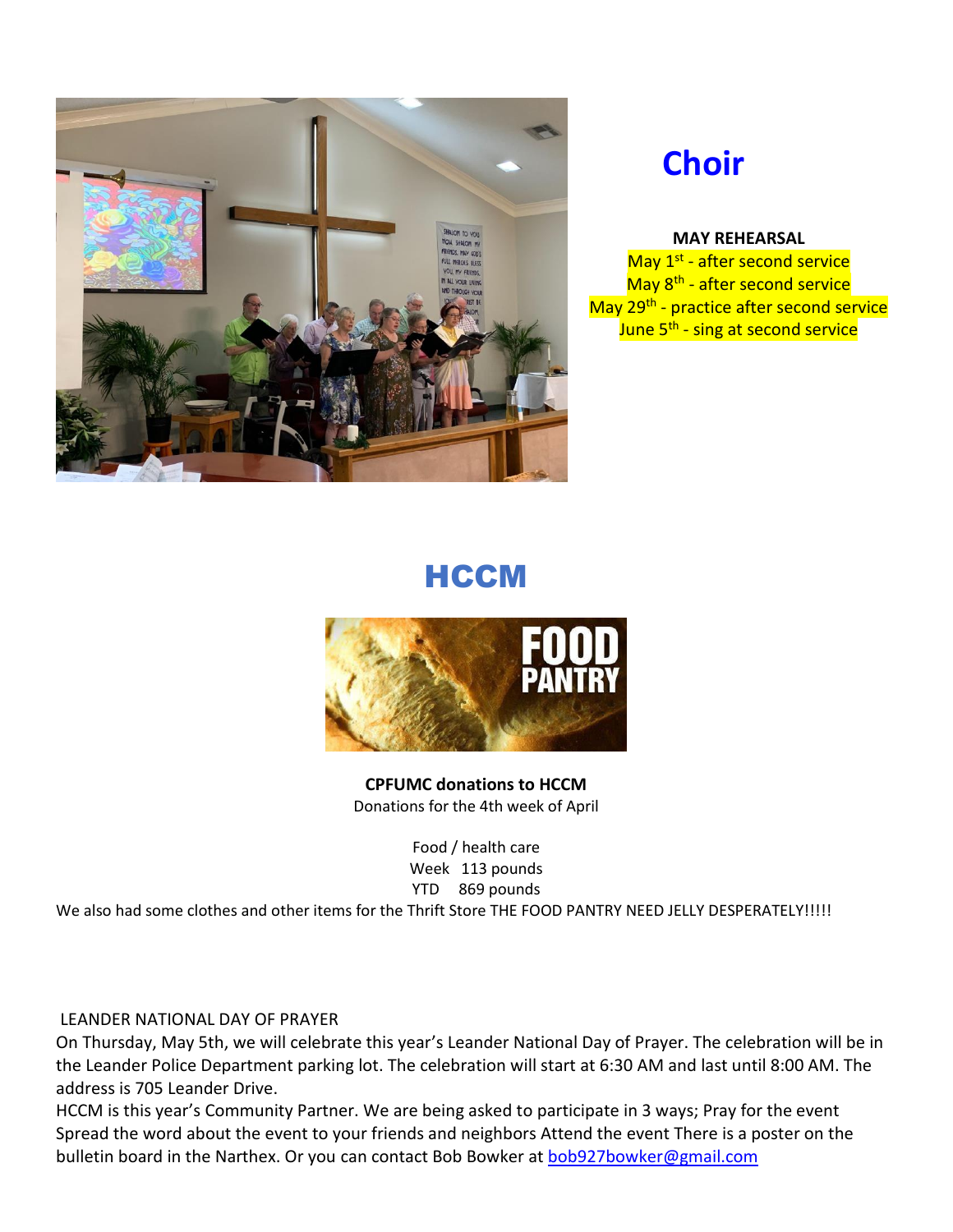### **PRAYERS AND CELEBRATIONS**



## *I can do all this through the Lord who gives me strength. – Philippians 4:13*

Prayers of sympathy for the family of Grover Williams, who died last week. His memorial service will be held at Cedar Park First UMC on Saturday, June 4 at 2pm.

Prayers for Beverly Montgomery, as she recovers from a severe infection and heart-related issues.

Sterling Hartman requests prayers for Harriet Smith, who is having surgery this week, and for her daughter Caroline (Sterling's daughter-in-law), who is providing care for her mother.

| Sergio Longoria            | Prayers of healing for my mother. Prayers for cognitive health and back to daily activity. |  |
|----------------------------|--------------------------------------------------------------------------------------------|--|
| Clunie Van Rensburg        | Prayers for my Aunt 82 years old having surgery and her                                    |  |
|                            | daughter having tendons replaced.                                                          |  |
| Karen Bowker               | I am Blessed to have my granddaughter Ryleigh here with                                    |  |
|                            | me today.                                                                                  |  |
| Chuck Trahan               | Pray for the Honor Flight for Veterans.                                                    |  |
|                            | Pray for my son who is back in the hospital and my                                         |  |
|                            | daughter having surgery.                                                                   |  |
| <b>Margaret McClintock</b> | Pray for the Holy Land Trip.                                                               |  |
|                            | Pray for my dentist appointment that it goes well.                                         |  |
| Rachel Longoria            | Prayers for taking the Starr Test at school.                                               |  |
| Corrie Van Rensburg        | Prayers for my sister Poppie and family.                                                   |  |
| Debra Longoria             | Prayers for Kinderbridge teacher at Child's Haven.                                         |  |
| Angelique Hayden           | Prayers for safe travels to Disneyland.                                                    |  |
|                            | Prayers for my brother Wyatt who was bitten by a spider.                                   |  |
| <b>Bob Bowker</b>          | Prayers for National Day of Prayers May 5, 2022 that people                                |  |
|                            | Communicate about the event and attendance is successful.                                  |  |
| JoAnn Doak                 | Prayers for my friend Mary Jane having open heart surgery.                                 |  |
|                            | Prayers of good health for Dick Doak.                                                      |  |
| Karen Packard              | Prayers of Peace and Justice in Ukraine.                                                   |  |

Continued prayers for….

Bob and Karen Bowker's 43-year-old nephew, Aaron Schmitt, suffered a stroke and has been in a coma in the hospital. This morning his family made the painful decision to remove him from life support, and he passed away. Please pray for his family and especially for his mother Kathie. She lost her youngest other son in 1994 to an accident and her husband, Karen's brother, in 2002 to another accident.

Please pray for Harriet Smith, Sterling and Marilyn Hartman's daughter-in-law's mother, who is suffering from total heart failure.

Nancy Holmes Prayers for the last Holmes brother Billie Joe Holmes who passed away.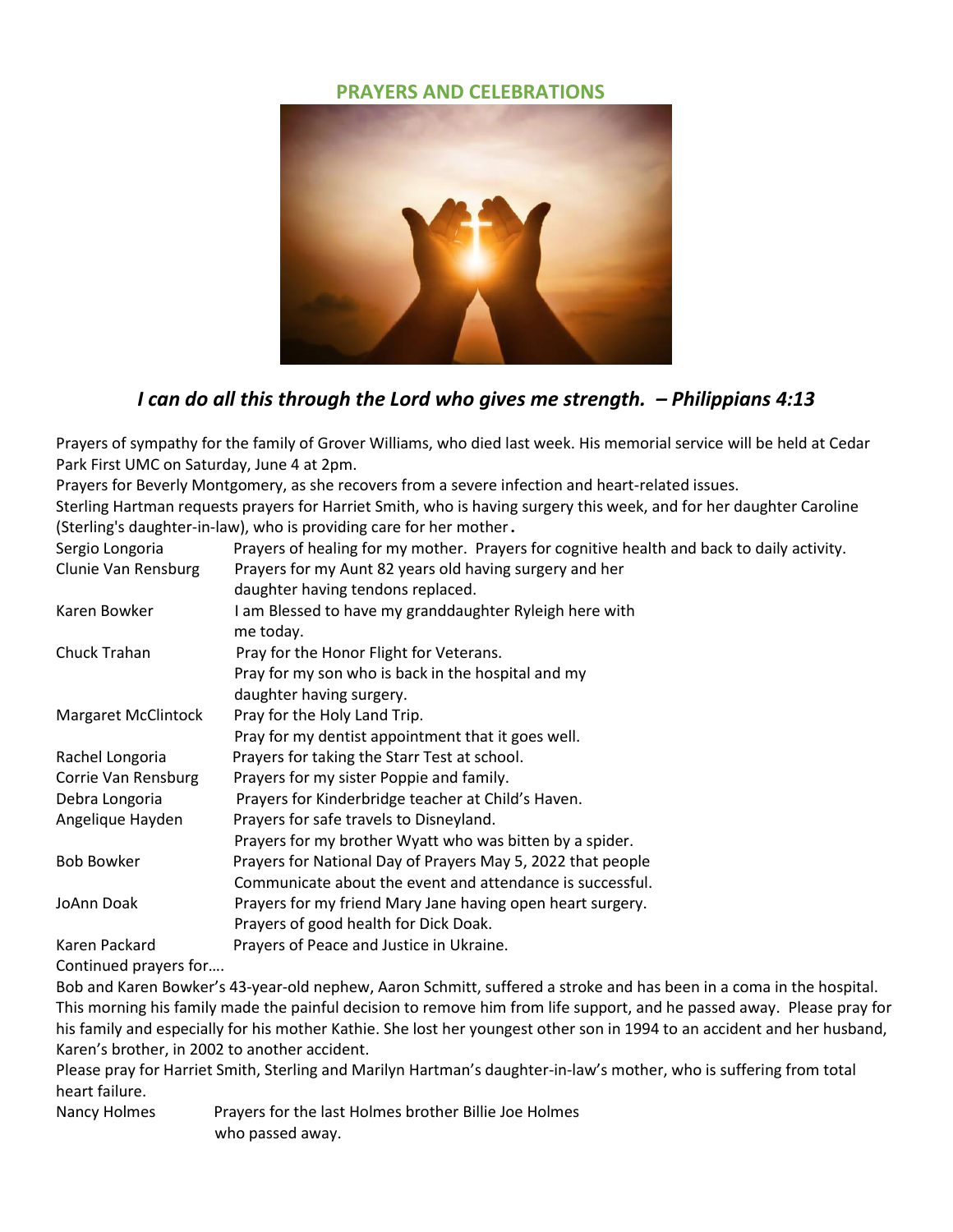# **BE LIGHT YOUTH**

GRADUATE SEASON - please contact Pastor Suzette [\(suzette@cpfumc.org\)](mailto:suzette@cpfumc.org) if you have a graduate this spring. We will be honoring their accomplishment on Sunday, May 8th during late worship and don't want to leave out anyone.

BE LIGHT YOUTH Schedule:



Link [to district youth worship night registration](https://form.jotform.com/213435802609050)

Looking ahead:

Graduation Recognition on Mother's Day, May 8th Holy Land Trip send off during worship May 22 LEAVE for HOLY LAND May 28 return June 5th UMARMY MISSION TRIP June 26-July 1 YOUTH CELEBRATION SUNDAY July 3rd

**CHURCH – PLEASE FEED THE YOUTH – a donation of \$50-75 covers all of us for lunch. We need 2-3 meals each month. Please email Pastor Suzette** [\(suzette@cpfumc.org\)](mailto:suzette@cpfumc.org) feed hungry BE LIGHT YOUTH. Thank YOU!!

## **Registration for UMArmy Mixed Age Belton from June 26th to July 1st**.

Please join us!!. Bring a friend or two! Just complete the form from the link below. All must be signed up by May 22nd. Cost will be \$270 per camper.

(Please note that we have gone to electronic signatures, so now we have a fully paperless registration system) <https://www.umarmy.net/Registration/Indv/3963/>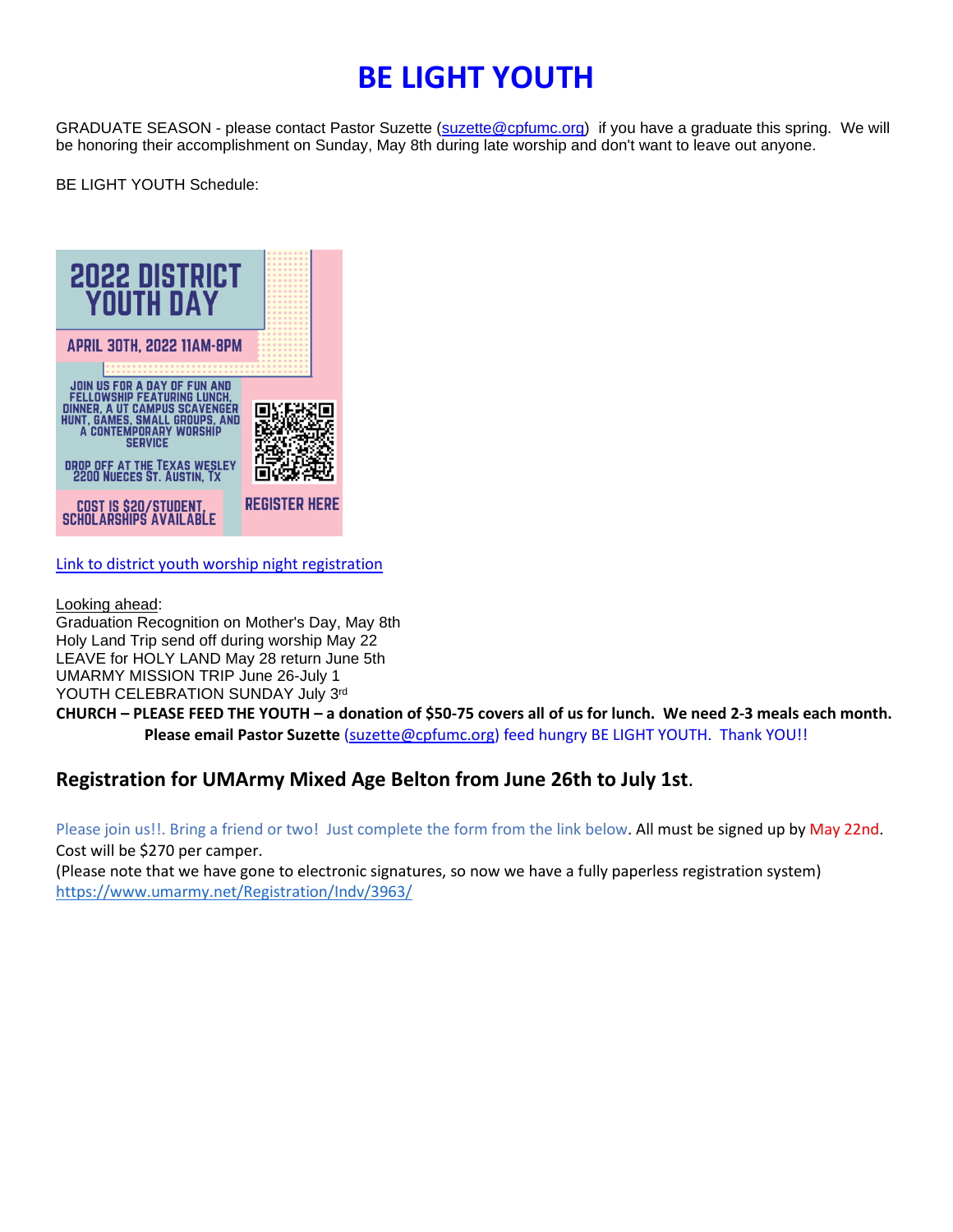

VBS is open to all elementary-age children.



How do we ensure the safety of our church members? Being part of the Rio Texas Conference we are required to participate in the Safe Gatherings and Trusted con Confianza programs. All participants undergo a background check and two training classes, both classes are online.



There are several upcoming events and are you are needed. Please complete the training. If you have any questions, please contact Carolyn Smith 512.970.9087 [carolynsmith2215@gmail.com.](mailto:carolynsmith2215@gmail.com)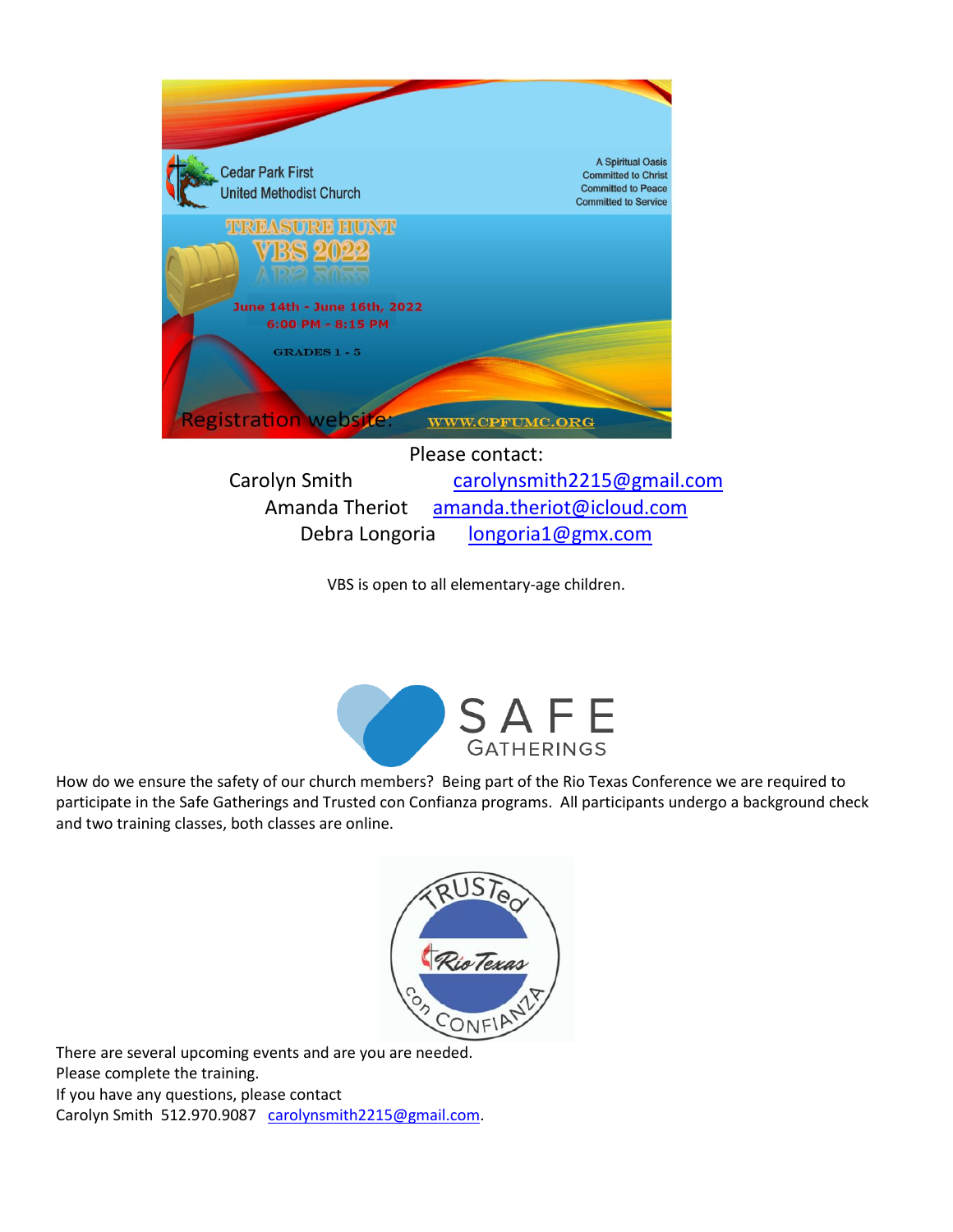*Hi ACH Families and CPFUMC Members,*

*We hope that you will be able to join us before dismissal on Thursday the 28th for our garden dedication.*

*<https://www.greetingsisland.com/invites/pph211p4bumw>*



*[Online Invitation 'The Howard Butterfly Classroom Dedication Ceremony'](https://www.greetingsisland.com/invites/pph211p4bumw) Online Invitation 'The Howard Butterfly Classroom Dedication Ceremony' [www.greetingsisland.com](http://www.greetingsisland.com/)*

## *ACTS OF LOVE*

**Thank you for your continued support of Acts of Love.** 

**Earlier this month we successfully reopened our facility after a long shutdown because of Covid. What is even more exciting is we opened on a Leander ISD property.**

**Our 2022 Wine Night is scheduled for June 17th featuring Ab Astris winery out of the Fredericksburg area. The Tasting will be at Georgetown Community Center and tickets are \$50. We would love for you to join us and to bring other friends/family.**